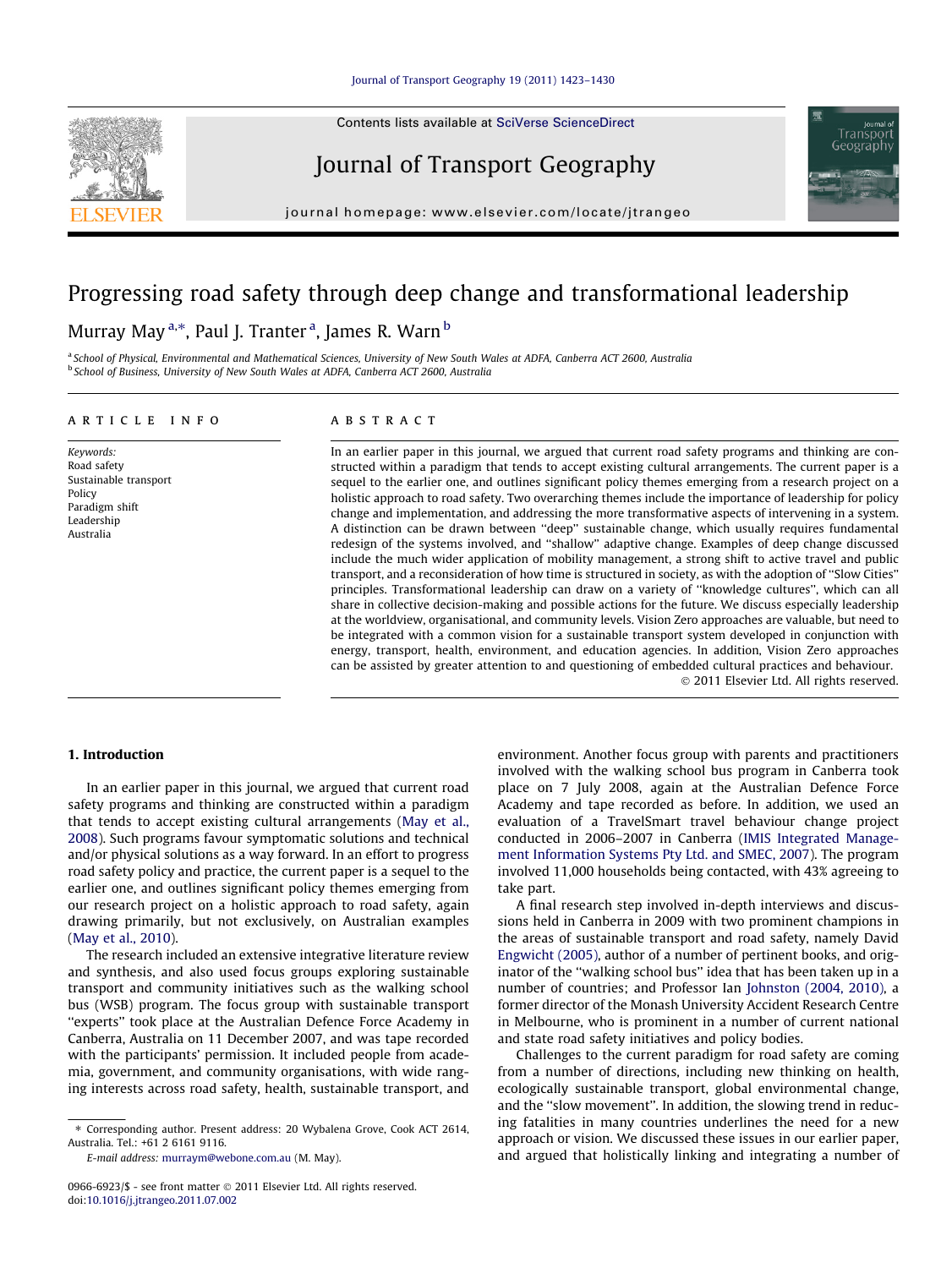policy and practice objectives is critical for reframing road safety. Thus, improving road safety through reduction in the volume and speed of motorised traffic is integrally related to enhancing health and fitness, reducing greenhouse gas emissions, and improving neighbourhood planning and community cohesion. It is likely that policy and behavioural changes linked to climate change and peak oil will increasingly foster such integration.

Two overarching themes emerging from our research include the importance of leadership, and addressing the more transformative aspects of intervening in a system. Donella Meadows, the systems thinker of the 1972 Limits to Growth fame, created a list of "places to intervene in a system" from the least to the most transformative [\(Parkin, 2010, p. 181](#page-7-0)). At the more transformative level of intervention is the mindset, paradigm, or worldview out of which the system goals, structure and rules arise.

The paper is holistic in nature and addresses a wide variety of intersecting issues. It begins with a discussion of deep change as compared with shallow change. The Vision Zero approach to road safety is then discussed, as safe system models are typically now put forward as ''best practice'' thinking. Three sections follow discussing possible examples of deep change, namely mobility management, the role of active transport and public transport in road safety, and the way time is considered and structured in a society. The final substantive section discusses how transformational leadership (drawing on various ''knowledge cultures'') can be used to progress road safety.

#### 2. Deep change and shallow change

## 2.1. What is deep change and how is it facilitated?

When considering change, a distinction can be drawn between ''deep'' sustainable change, which usually requires fundamental redesign of the systems involved, and our relationships with them, and ''shallow'' adaptive, substitutive and compensatory change, which often unintentionally protects and perpetuates the very structures and processes that are the sources of the problems that we are attempting to solve. From social ecology, [Hill \(1999\)](#page-7-0) uses an ''E-S-R'' model to distinguish between ''efficiency'', ''substitution'', (shallow) and ''redesign'' (deep) approaches to change. The model was first developed for re-conceptualising pest control, from the inefficient to efficient (E) use of pesticides, to substitutes (S) such as biological controls, to the integrated redesign (R) of complex agroecosystems to favour crops and natural controls and not the pests. Efficiency and substitution strategies may serve either as stepping-stones or as barriers to the more fundamental redesign approaches. An integrated, whole system approach calls for redesign and innovation at the industrial and business levels, enabled by supportive changes in institutional structures and processes at the political and socio-cultural levels [\(Hill, 2006](#page-7-0)).

Another approach for considering change is discourse analysis, as used for example by [Dryzek \(1997\)](#page-7-0) in analysing a range of environmental discourses. Each discourse is considered in terms of the basic entities recognised or constructed, underlying assumptions about natural relationships, agents involved and their motives, and the key metaphors used to support a particular discourse.

A related approach from futures studies is that of causal layered analysis (CLA). It encompasses a horizontal dimension via a range of scenarios, and a vertical dimension applied to each scenario using four levels of reality ([Inayatullah, 2002, 2004\)](#page-7-0). CLA integrates analysis at these four levels, namely:

> • The "litany" level or official public description of an issue, as might appear in the media. Conventional accounts of reality typically predominate.

- The social science analysis level seeks to expose and explain the social causes and factors involved (economic, political, technological, ecological and historical). Technical and economic analyses from policy institutes characterise this level.
- The discourse analysis/worldview level goes deeper to the level of assumptions, beliefs, and frameworks. Here, discerning the deeper issues that inform and constitute the discourse/s is what matters. Solutions often centre on consciousness transformation and in rethinking the politics of reality.
- The myth/metaphor level goes even deeper, focusing on archetypal stories and the unconscious. It draws on heart rather than head, and engages mythical frameworks of knowing.

The above discussion emphasizes that how one frames an issue changes the policy solution. The various layers lead to varying conceptions of which actors are involved in creating transformations. By moving up and down the levels of analysis, diverse ways of knowing are brought to bear on any issue. For example, leadership and transformational strategies may be considered at a social science level in terms of existing institutions achieving outcomes for newly conceived and innovative policy goals. On the other hand, leadership at the worldview and metaphor levels of analysis involves the unpacking of ''storylines'' and ''practices'' to show how a policy discourse that frames a particular view of reality is hegemonic and therefore has paradigmatic influence in a policy area.

Attention to the question of ''wicked problems'' is also pertinent here [\(Brown, 2010](#page-7-0)). Wicked problems are socially complex, being multi-causal in nature with many interdependencies. As such problems rarely sit conveniently with any one person, discipline or organisation, they can have no single solution. An open approach to the construction of knowledge is required, as different knowledge traditions will approach the same issue in differing ways. Specialist thinking focuses on empirical types of questions and reproducible evidence. On the other hand, organisational thinking focuses on strategic types of questions and evidence related to outcomes. Holistic thinking focuses on aesthetic questions and evidence related to meaning.

### 2.2. Deep change in relation to transport and road safety

With respect to road safety, [Whitelegg \(1983\)](#page-7-0) raised fundamental issues about the prevailing policy discourse almost three decades ago. He asked: To what extent are our solutions locked into a particular view of technology and society, and therefore tied to producing incremental improvements without any fundamental alteration in the structure of the problem itself? As he argued (p. 153):

In the case of road safety it can be argued that solutions which build on the acceptance of the motor car as a major and immutable technology will reinforce that position and generate a primary paradox: solutions designed to reduce a major negative effect of motorised transport contribute to the perpetuation of the circumstances which lead to road traffic accidents. The lack of policy suggestions outside of this ''predominant technology'' leads to great confusion in road traffic accident research.

Whitelegg further considered that the categorisation of people, vehicles and roads as the prime dimensions of road safety policy created its own difficulties in relation to road traffic crash research. In his view at that time, progress made in road design, vehicle engineering, and studies of driver and pedestrian behaviour had ''not been matched by advances in our understanding of the role and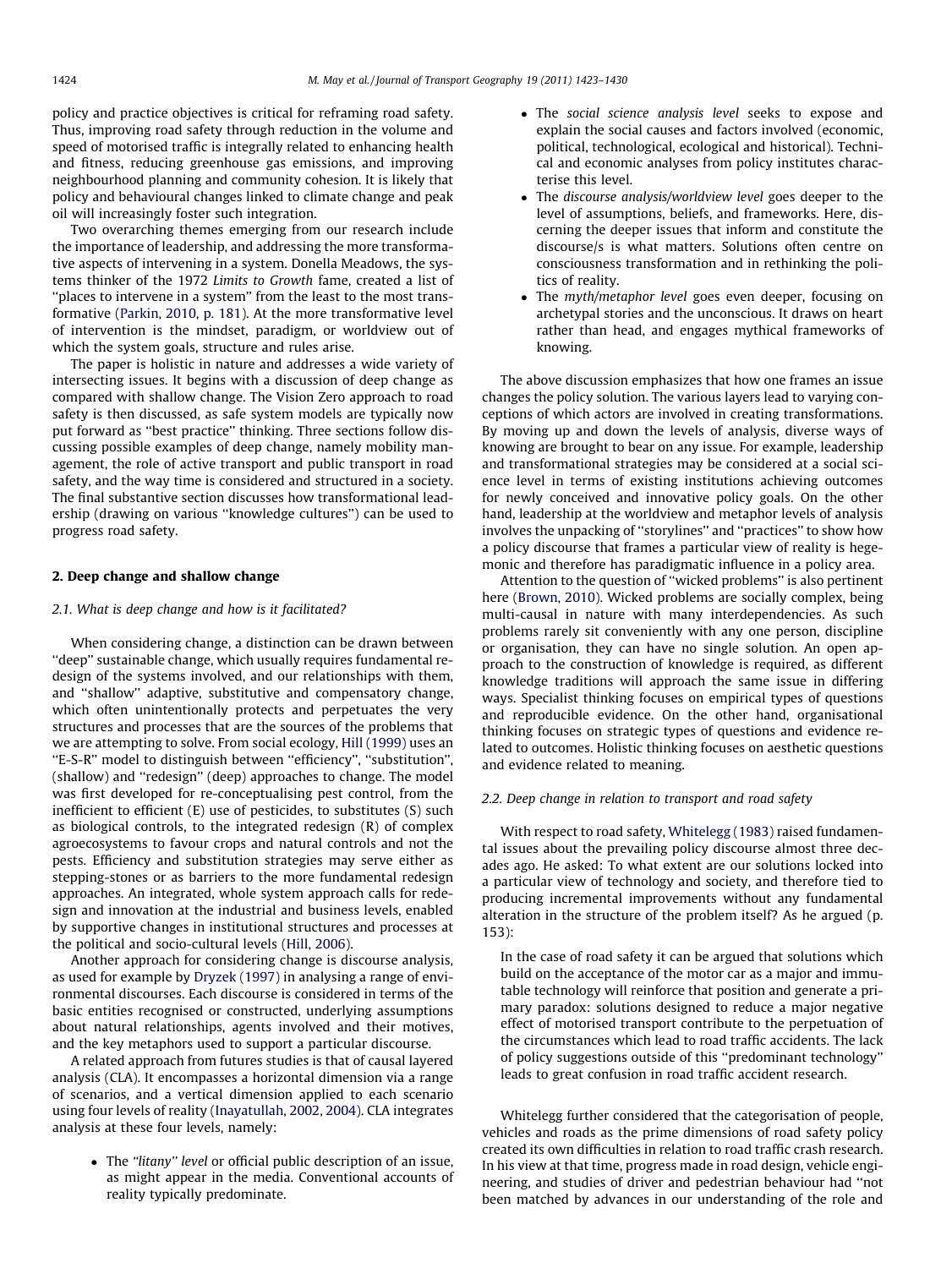function of the transport system as a whole and of the needs and susceptibilities of different groups and individuals for whom movement in cities and elsewhere is an integral part of normal existence'' (p. 153). The prevailing approach, he suggested, carries with it the strong implication that the original ''design'' is without major defects, and the answer to problems within it lies in some aspect of quality control of the component elements, namely people, roads or vehicles.

More recent work, however, on the ''politics of mobility'' ([Vigar,](#page-7-0) [2002](#page-7-0)) and the relationships between transport, environmental sustainability and public policy, points to a shift beyond a narrowly defined transport policy approach to encompass a much wider set of health, social and environmental concerns. Travel by private vehicle (and also air travel) is widely considered to be more damaging to the environment than by other modes of travel. Motor cars are considered to be less efficient than mass transit both in terms of individual journeys, and in terms of the energy used in their manufacture and maintenance. Consequently, [Vigar \(2002,](#page-7-0) [p. 190–193\)](#page-7-0) demonstrates how the ''predict and provide'' paradigm was increasingly questioned during the 1990s particularly in relation to road building, with a gradual perceptual shift occurring from ''roads as solution'' to ''roads as a problem''. Thus, where the ''predict and provide'' model sees ''changes in travel demand as an expression of underlying social and market dynamics'' and as being inevitable without serious consequences (particularly economic), a ''new realist'' approach argues that ''travel demand can be influenced by public policy'' and that travel demand management is an appropriate policy response. The nature of a deep change for road safety policy and practice is summarised in Fig. 1.

[Banister \(2008\)](#page-7-0) similarly argues for a more flexible sustainable mobility paradigm rather than the conventional approach to transport planning. The contrasting features of each approach are shown in Table 1. In relation to the necessary conditions for change, he argues for the high-quality implementation of innovative schemes, and gaining public confidence and acceptability through active involvement and action. As many of the problems for the transport system do not come from the transport sector, a more holistic perspective is needed to integrate decision-making across sectors and to widen public discourse.

#### 3. Vision zero and deep change

#### 3.1. Vision zero vis-à-vis the politics of mobility

The Swedish Vision Zero policy is often now put forward as a model for progressive shifts in road safety policy and practice. We argue there is also a need to integrate a sustainable transport approach with road safety policy and practice. The Vision Zero approach is a philosophy of road safety that eventually no one will be killed or seriously injured within the road transport system, and it assumes that it can never be ethically acceptable that people are killed or seriously injured when moving within the road transport

|  | Deep change |
|--|-------------|
|--|-------------|

|   | Travel demand management                           |
|---|----------------------------------------------------|
| ═ | Roads as a problem                                 |
|   | Wider health, social and environmental<br>concerns |
|   | Slow cities, quality of life                       |
|   |                                                    |

Fig. 1. Deep change and road safety.

#### Table 1

Contrasting approaches to transport planning [\(Banister, 2008\)](#page-7-0).

| Conventional approach to<br>transport planning | Sustainable mobility approach                                          |
|------------------------------------------------|------------------------------------------------------------------------|
| Physical dimensions                            | Social dimensions                                                      |
| Mobility                                       | Accessibility                                                          |
| Traffic focus, particularly on                 | People focus, either in or on a vehicle or on                          |
| the car                                        | foot                                                                   |
| Large scale                                    | Local scale                                                            |
| Motorised transport                            | All modes of transport including pedestrians<br>and cyclists           |
| Forecasting traffic                            | Visioning on cities                                                    |
| Modelling approaches                           | Scenario development and modelling                                     |
| Economic evaluation                            | Multi-criteria analysis including social and<br>environmental concerns |
| Travel as derived demand                       | Travel as valued activity as well as a derived                         |
|                                                | demand                                                                 |
| Demand based                                   | Management based                                                       |
| Speeding up traffic                            | Slowing movement down                                                  |
| Travel time minimisation                       | Reasonable travel times and travel time<br>reliability                 |
| Segregation of people and<br>traffic           | Integration of people and traffic                                      |

system. In this way, the Vision Zero policy requires a paradigm shift in addressing road safety by having fatalities and serious injuries reduced to zero [\(Tingvall and Haworth, 1999](#page-7-0)).

It is true that the policy is radical in its approach as compared with previous initiatives, as shown by its basic strategic principles:

- The traffic system has to adapt to address the needs, mistakes and vulnerabilities of road users
- The level of violence the human body can tolerate without being killed or seriously injured is the basic road transport system design parameter
- Vehicle speed is the most important regulating factor for safe road traffic

Nevertheless, we consider that road safety policy and practice can be improved more substantively and quickly by considering to a much greater extent the politics of mobility. The Vision Zero framework is still tied to a mindset of ''drivers, vehicles, and roads''. Moreover, some of those interviewed for a Stockholm Environment Institute study on Vision Zero, including experts and those in focus groups, consider that the zero target is ''idealistic'', ''unrealistic'', and ''unattainable'', and that a big stumbling block is changing people's attitudes [\(Whitelegg and Haq, 2006, p. 29\)](#page-7-0). One participant, Helmut Holzapfel (Professor of Traffic Planning, University of Kassel), suggests that the concept of Vision Zero is valuable, but considers that Sweden has done little to counter the spread of car dependent lifestyles that result in more kilometres driven. The opportunity and imperative therefore exists to bring sustainable transport and road safety together much more in order to facilitate better environmental and road safety outcomes.

#### 3.2. Shallow change can still be valuable

The discussion above, of course, does not mean that a shallow, adaptive level of change cannot be of value. For car travel, it means travelling less far, in more energy efficient ways, and at slower speeds. Rationalising car design, regulation and driver education should be at the forefront of policies to reduce road transport emissions [\(Anable et al., 2006, p. 28](#page-7-0)). These researchers quote research from the Netherlands showing that a combined approach of downsizing power and speed, enforcing speed limits,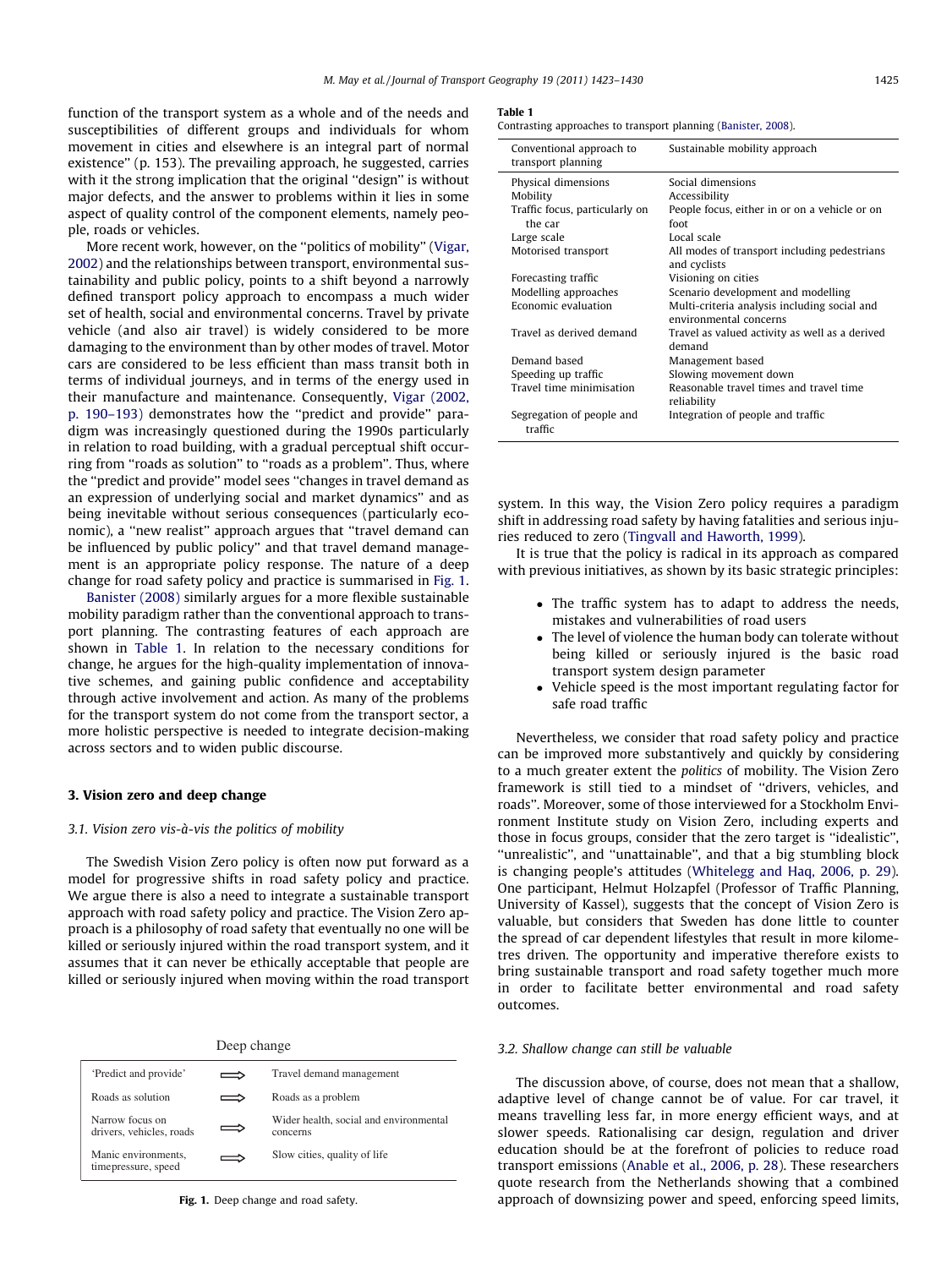and in-car guidance of drivers' behaviour could reduce  $CO<sub>2</sub>$  emissions by 50%. Such measures are associated with the term ''ecological driving''.

The synergies between road safety objectives and reducing greenhouse gas emissions are supported by research showing that themanagement of driving speeds in particular is an effective carbon abatement policy. The authors ([Anable et al., 2006, p. 31](#page-7-0)) argue that:

A policy of current speed limit enforcement and, better still, lowering speed limits, would bring significant, certain, immediate, equitable and highly cost-effective reductions in carbon emissions.

[Anable et al. \(2006\)](#page-7-0) also examine the relationships between reducing speed and a number of other related factors, including reducing casualties, reducing  $CO<sub>2</sub>$ , reducing travel demand, and improving traffic flow. They found that the traffic smoothing effects of a 60 mph limit on motorways in the UK would help to reduce harsh driving styles and overtaking which can cause flow breakdown, disruption, and crashes. The findings indicate that a properly enforced 70 mph speed limit would cut carbon emissions from road transport by nearly 1 million tonnes of carbon per annum, while a new 60 mph limit would nearly double this reduction, reducing emissions by an average 1.88 million tonnes per annum.

Other social benefits flow from reducing speeds. A report on road traffic noise in the UK suggests that road traffic is the biggest cause of noise pollution in the UK, and that reducing speeds and also traffic volumes are effective ways of reducing noise [\(UK Noise](#page-7-0) [Association – Paige Mitchell, 2009](#page-7-0)). The report argues that reducing speed, and thus traffic noise, would cut the cost that noise imposes on the economy, and improve the health and well-being of millions of people in the UK.

Deep change is explored further in three approaches discussed below, namely mobility management, the role of active transport and public transport in road safety, and the way time is considered and structured in a society.

#### 4. Mobility management

Mobility management (also called travel demand management) is currently not integral to road safety considerations. It provides a good example of working towards deep change. There is a strong case for mobility management strategies that reduce per capita vehicle travel (exposure) being of value in reducing overall crash risk. That is, the volume of motorised traffic is a critical factor to consider in addition to speed. [Litman \(2009, p.](#page-7-0) [35\)](#page-7-0) puts the case for change in how road safety is considered as follows:

Current transport planning practices give little or no consideration to safety impacts of changes in vehicle mileage. This tends to overvalue roadway and vehicle improvements that increase vehicle mileage (such as highway capacity expansion which induce vehicle travel on a particular roadway, and vehicle fuel efficiency and safety improvements that increase per capita vehicle mileage), and undervalues mobility management programs that reduce vehicle mileage.

When comparing the traffic characteristics of streets where injured children lived with a group of non-injured children selected from the general child population, [Roberts \(2010, p. 35\)](#page-7-0) observes that the main determinants of injury risk are the volume and speed of the traffic. The injury risk increased steeply with rising traffic volume. Children living in the busiest streets were fifteen times more likely to be injured than children living in the quietest streets. Moreover, in New Zealand at the time of the energy crisis in the 1970s, high petrol prices and ''car-free days'' meant that child pedestrian death rates fell sharply, with a 46% reduction between 1975 and 1980.

There is acknowledgement of increasing travel as an issue in official documents, but not of travel demand management as a strategy for dealing with the problem. For example, in Australia, the National Road Safety Action Plan 2009 and 2010 [\(Australian](#page-7-0) [Transport Council, 2008, p. 55](#page-7-0)) states:

Australia has had an extended period of economic growth. Studies have shown that increased economic activity and discretionary income are generally associated with higher levels of road trauma due to increased travel, including more travel during high-risk periods in the 24-hour cycle.

The reason that mobility management is given little or no significance is that distance-based analysis treats mobility (the amount that people travel) as being outside the scope of policy interventions. In contrast, Litman makes the case for distance travelled being a significant risk factor, and therefore mobility management being an appropriate way to reduce crash risk.

This approach contrasts markedly with the conventional engineering wisdom on the safety benefits of ''improving'' highway facilities and achieving higher standards of design ([Noland,](#page-7-0) [2003\)](#page-7-0). For example, the Hume Highway in Australia is considered as one of the ''safest'' roads using a prominent motoring organisation's (RACV) criteria. The RACV promotes the benefits of road investment with road engineers assessing a road for features deemed to be ''safe'', e.g., dual carriageways, wide lanes. Roads can be given a ''dangerous'' rating even if they have recorded no crashes in years. Yet the ''safest'' roads, such as the Hume Highway, tend to record the highest crash rates because they are the ones that carry the highest volumes of traffic [\(Public Transport Users](#page-7-0) [Association, 2010](#page-7-0)).

Further, many experts and individual drivers prefer to focus on reducing the small percentage of high risk driving by other motorists, rather than vehicle travel in general, or their own vehicle travel in particular. While not underestimating the value of ''targeted'' programs directed at high-risk driving, the safety value of reducing average-risk travel has been underestimated [\(Johnston, 2010\)](#page-7-0). The value of a population strategy of prevention being necessary where risk is widely diffused through the whole population has similarly been put for preventive medicine in general ([Rose, 1992\)](#page-7-0). In contrast with a high-risk strategy of prevention, the population strategy is based on the idea that a large number of people exposed to a small risk may generate many more cases than a small number exposed to a high risk. Rose suggests that because so many people drive their cars every day and nearly all return home safely, no one really expects to have a crash on any particular occasion. Therefore, few feel any personal responsibility for the major problem of death and injury on the roads. Although high-risk strategies are valuable (for example, those targeting drinking drivers and illegal street racers), Rose argues that the major public health impact arising from a small but widespread risk is left unaddressed, unless a population strategy is adopted. [Johnston \(2004\)](#page-7-0) argues for a population-based speed reduction preventive strategy, based predominantly on the mismatch between extant speed limits and levels of infrastructure safety.

Mobility management strategies are consistent with wider principles adopted for sustainable transport ([May, 2006](#page-7-0)). These include access to goods, services and social opportunities, rather than mobility per se, and less movement of goods and services, for example by appropriate urban design and access through telecommunications. [Litman \(2009, p. 3\)](#page-7-0) uses the following broad categories for various mobility management strategies: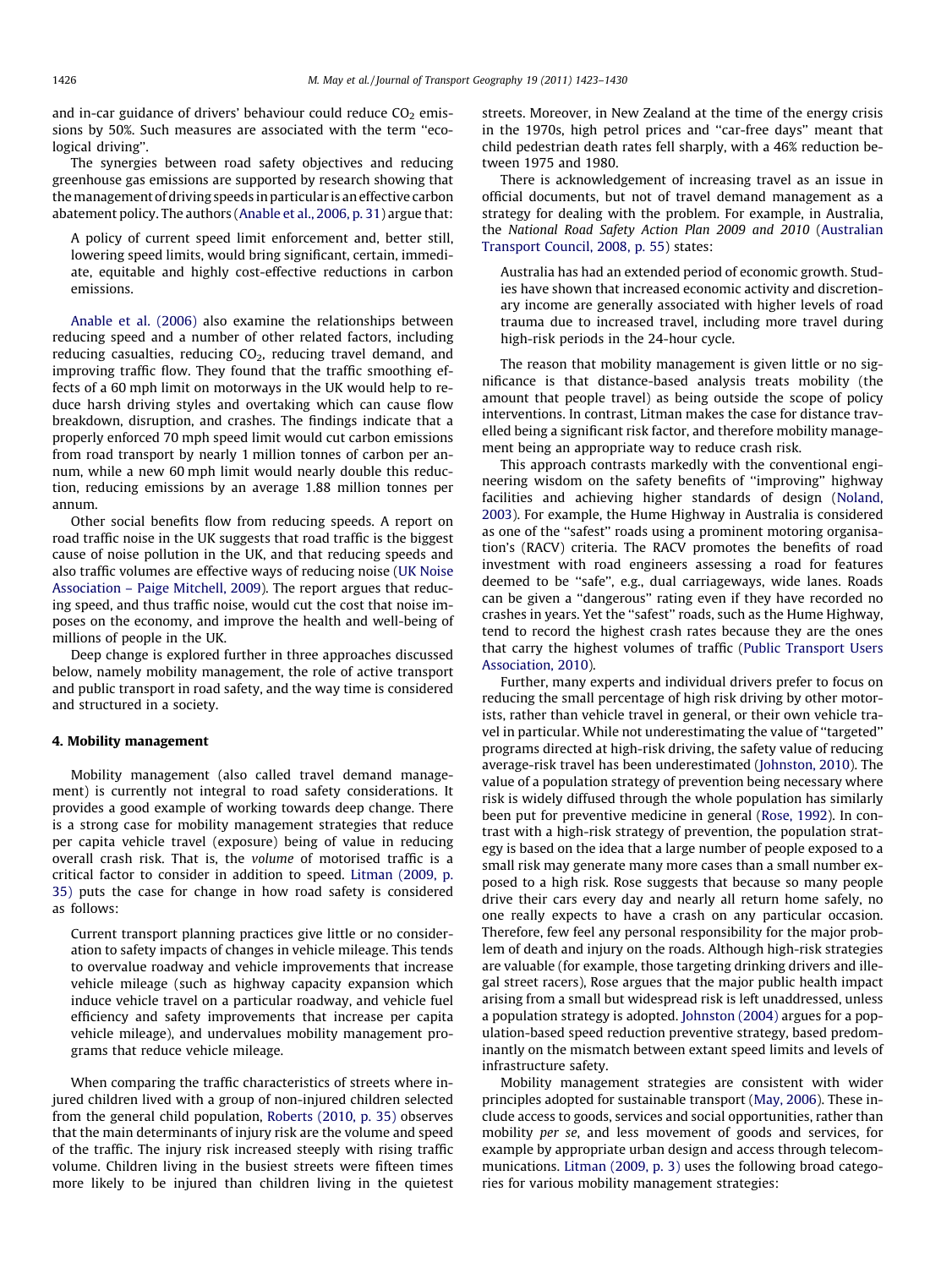- Improved transport options, e.g., transit improvements, walking and cycling improvements, telework, flextime
- Pricing initiatives, e.g., congestion pricing, fuel tax increases
- Land use management, e.g., smart growth communities<sup>1</sup>, new urbanism, car-free planning
- Implementation programs, e.g., commuting reduction programs, freight transport management, tourism transport management

Litman asserts that because many strategies have synergistic impacts, mobility management programs using a variety of strategies (e.g., road and parking pricing, improved travel options, and smart growth land use policies) can be expected to reduce per capita crashes by 20–30% or more when applied.

In terms of moving towards a post-carbon policy regime as a result of the twin forces of climate change and peak oil, higher fuel prices are the simplest and most straightforward way to undercut the strength of the entrenched political monopolies ([Dunn and](#page-7-0) [Perl, 2010\)](#page-7-0). A sharp increase in fuel prices has been proven to reduce vehicle kilometres driven, which in effect introduces a mobility management program with its attendant safety benefits. Thus peak oil can be considered as a road safety enhancer, whereas the era of cheap oil, combined with the road lobby, is in effect a road safety inhibitor [\(May et al., 2008](#page-7-0)).

## 5. The role of active transport and public transport in road safety

Recent public policy reports on road safety, and those on climate change and peak oil, typically encourage a shift away from default car use to walking and cycling (active transport), as well as to public transport. The active transport modes deserve closer analysis in terms of how they can become part of road safety strategies, how their uptake can be facilitated, and what limitations typically apply. The multiple health, environmental, economic, transport and community liveability benefits of active travel are now well established in the research literature ([Garrard, 2008\)](#page-7-0). However, although pedestrians and cyclists are legitimate road users, they are frequently overlooked in urban transport systems that are shaped by the dominance of car travel, as in Australia.

Active transport modes are closely associated with the ways in which the environment is planned and designed. Walkable communities tend to have higher measures of ''community health'' and well-being, given their higher levels of interaction and ''social capital''. There are also reductions in damaging vehicle emissions, fewer crashes and greater space for children's play ([Cavill, 2001\)](#page-7-0). A review of Central Sydney undertaken for the City of Sydney by Danish urban planner Jan Gehl found it to be dominated by cars, and not geared to the needs of pedestrians [\(Capon, 2007;](#page-7-0) The Gehl [report](#page-7-0) – [a blueprint for greener, more vital, connected CBD](#page-7-0), 2007). Pedestrian walking routes are unconnected, and pedestrians wait too long at traffic crossings.

Encouraging public transport usage is beneficial for the environment and from a road safety point of view, whereas freeway expansion is environmentally harmful and likely to be disadvantageous for road safety. Other advantages for public transport include congestion management, social inclusion, and energy security. The Gehl report and a study of work travel modes in Australian capital cities [\(Mees et al., 2008](#page-7-0)) both suggest that policy and funding priorities need to be directed away from urban motorways towards more environmentally friendly modes, particularly public transport and walking. There also needs to be a reorientation of road space and road rules to give pedestrians priority over motor vehicles. Mees et al. refer to good international evidence suggesting that walking and public transport complement one another.

A related issue concerns the safety of cycling. In spite of the fact that Australia has been seeking to increase cycling to improve the overall sustainability of urban transport, concern about the danger of road cycling is a serious deterrent to getting more people to cycle—particularly for children, women, and older adults. Improving the safety of cycling is therefore important for encouraging its wider adoption. In cases where cyclists and cars cannot be separated, the principle of ''safety in numbers'' means that cycling becomes safer as levels of cycling increase. The explanation appears to be that large numbers of cyclists are more visible and command more respect from motorists. Further, if an increase in bicycles on roads is accompanied by a reduction in the number of cars, the potential for serious injury from collision decreases [\(Pucher et al.,](#page-7-0) [2011](#page-7-0)).

In Australia, the revitalisation of Perth's public transport system through rail expansion and a strong focus on the integration of rail and bus services provides a good model for progressive multi-modal transport planning and implementation [\(Newman et al., 2009\)](#page-7-0). In addition to Perth, other cities in Australia that stand out at both national and international levels in terms of the growth of public transport, are Brisbane and Melbourne ([Stanley and Barrett,](#page-7-0) [2010, p. 16](#page-7-0)). Brisbane is rolling out an international best practice example of Bus Rapid Transit. In Melbourne, very strong growth in Business District employment has supported growth in train use in particular.

To overcome obstacles in the way of sustainable visions, forward-thinking political leaders are needed, as well as an aware and politically active citizenry demanding better options for safe and sustainable transportation, and related programs to address climate change and peak oil. Increased funding is also necessary to address the requirements of effective public transport such as: a transit system that is faster than traffic in all major corridors; service quality (frequency of service, ease of interchange, comfort, safety); integrated timetabling and route planning; and responsiveness to customer needs. [Stanley and Barrett \(2010\)](#page-7-0) emphasise the pivotal role of the Australian Government in driving national land transport improvements, especially through much increased investment in public transport.

#### 6. How time is considered and structured in society

Another example of an issue that has an important bearing on road safety, is the way time is considered and structured in a society. Thus, so-called ''time pressure'' is emerging as a modern malaise ([Strazdins and Loughrey, 2007](#page-7-0)). It is linked to changes in working life, with longer work hours and faster work pace. In many families both parents must combine working with caring. Time costs shape travel choices and behaviours.

Relevant here is the 2005 survey by the insurance company AAMI entitled ''Congestion rage: symptoms of a busy, overstressed society'', with 60% of drivers admitting that if they are in a hurry, they are more likely to lose their temper with other drivers. The report concluded that ''the symptoms of road rage by drivers and passengers are often associated with pressures on their time, given all the competing demands'' [\(AAMI, 2005](#page-7-0), p. 6). AAMI's research suggests that traffic congestion is a major source of aggression on Australian roads. Since 2005, the AAMI Crash Index found a more than tripling of the number of drivers who say it takes them 30 minutes or more to drive to work—from 8% in 2005 to 30% in 2009. Moreover, in the same period the research

Smart growth concentrates growth in the centre of a city to avoid urban sprawl, advocates transit-oriented and walkable communities, and has mixed-use development with a range of housing choices.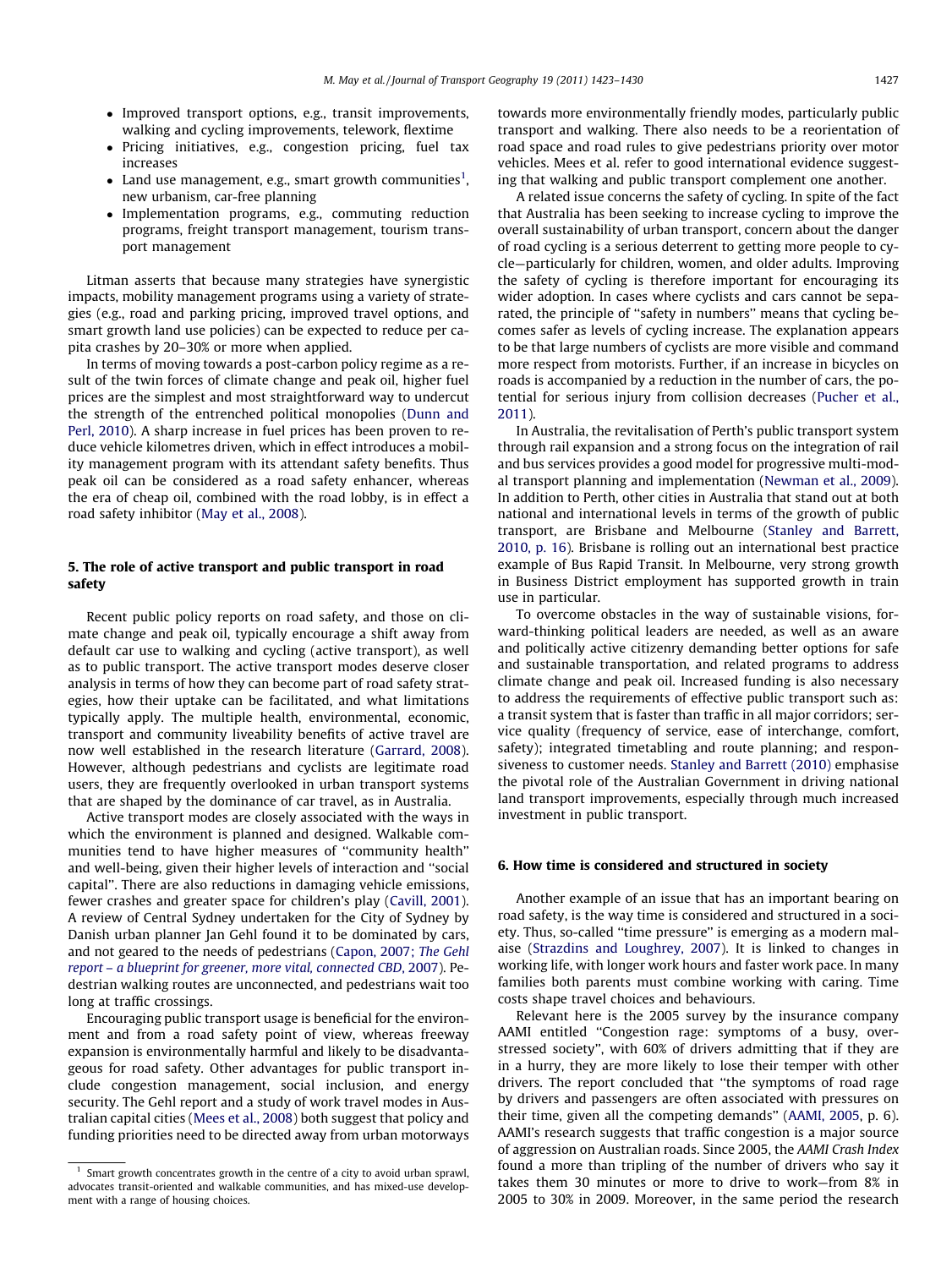identified an 18% increase in the number of drivers who attribute aggression and road rage to traffic congestion—from 70% in 2005 to 88% in 2009 ([AAMI, 2009, p. 5](#page-7-0)).

Stazdins and Loughrey argue that many public health policy issues have an unacknowledged time dimension, which is vital to consider in bringing about the changes needed. The availability of free time has declined, and if interventions are to be successful, they must avoid adding to time burdens. Policies and interventions in relation to road safety need to take account of this time dimension. Although it does not cover road safety, a report from the Australia Institute (downloadable at [www.tai.org.au](http://www.tai.org.au)) discusses the costs of overwork and time poverty in Australian workers ([Fear](#page-7-0) [et al., 2010](#page-7-0)). Costs include one in two Australians being prevented from spending enough time with family, one in two who said work had prevented them from doing physical exercise, one in three where work prevented them from eating healthy meals, and one in five who were prevented from walking or cycling to work because of their job commitments. The report addresses the changes required on a number of fronts, including the need for governments to introduce a cap on working hours, as has occurred in Europe.

Further, using the concept of "effective speed", [Tranter \(2010\)](#page-7-0) demonstrates that any attempt to ''save time'' through increasing the speed of motorists is ultimately futile. Effective speed is a holistic measure of speed calculated on the basis of the total amount of time consumed by a particular mode of transport, including the time spent earning the money to make the car, bicycle or bus travel possible [\(Tranter, 2004](#page-7-0)). [Illich \(1974, p. 30\)](#page-7-0) summarised the issue succinctly in his book Energy and Equity:

The typical American male devotes more than 1600 hours a year to his car. He sits in it while it goes and while it stands idling. He parks it and searches for it. He earns the money to put down on it and to meet the monthly instalments. He works to pay for petrol, tolls, insurance, taxes and tickets. He spends four of his sixteen waking hours on the road or gathering his resources for it ... The model American puts in 1600 hours to get 7500 miles: less than five miles per hour.

A heavy reliance on cars as a supposedly ''fast'' mode of transport consumes more time and money than a reliance on supposedly slower modes of transport (walking, cycling and public transport). Paradoxically, if planners wish to provide urban residents with more time for healthy behaviours (such as exercise and preparing healthy food), then, support for the ''slower'' active modes of transport should be encouraged.

The need for fundamental redesign is also reflected in the Slow Cities movement, a movement favouring local, traditional cultures,

Whole of community change involves:



Fig. 2. Whole of community change draws on various knowledge cultures [\(Brown,](#page-7-0) [2008\)](#page-7-0).

a relaxed pace of life and conviviality ([Knox, 2005\)](#page-7-0). As suggested in our earlier paper, surprisingly little attention has been paid to this movement by road safety researchers. Yet it may provide considerable potential for improvements in road safety. [Engwicht \(2005, p.](#page-7-0) [159\)](#page-7-0) in discussing such an approach refers to the ''Great Civility Outbreak''—a cultural revolution where it becomes the social norm to be ''civilized'' and ''a good citizen''. At the shallow, adaptive level, the use of flextime and telework can reduce peak-period travel by shifting travel time, or reduce commuting trips. At a deeper, more fundamental level, adoption of the slow cities principle promotes a more human, less frenetic way of life. Although the issue of time is complex, and usually outside the scope of environmental and public health policy, the need for a deeper cultural shift suggests that time use and time pressure should be addressed as part of road safety policy.

#### 7. Leadership and transformation for road safety

## 7.1. Leadership and transformation using a variety of ''knowledge cultures''

In Section 2.1 above, we referred to the need for an open approach to the construction of knowledge, as different knowledge traditions approach the same issue in differing ways. Leadership for policy change and implementation can draw on this variety of ''knowledge cultures'', which can all share in collective decision-making and possible actions for the future ([Brown, 2008,](#page-7-0) [2010\)](#page-7-0). These include individual commitment (personal lived experience), community support (mutual place-based experience), specialised advice (from academic disciplines and professions), organisational direction (providing strategic agendas and regulations), and holistic purpose (collective vision and metaphors that span divisions) (Fig. 2). To achieve whole-of-community change, Brown suggests that rather than focusing on divisions between silos, the ground rules for collective decision-making are best served by integrative webs and networks offering opportunities for synergy and collaborative action.

#### 7.2. Leadership and transformation at the worldview level

Leadership at the worldview and metaphor levels of analysis involves the unpacking of ''storylines'' and ''practices'' to show how a policy discourse that frames a particular view of reality is hegemonic and therefore has paradigmatic influence in a policy area. Writers and artists often adopt this holistically oriented purpose, as it is concerned with questions of meaning. Paradigm shifting analyses such as those mentioned earlier by [Whitelegg \(1983\), Vig](#page-7-0)[ar \(2002\)](#page-7-0), and [Banister \(2008\)](#page-7-0) also draw on this kind of knowledge. In a society where the metaphor ''time is money'' applies, [Tranter](#page-7-0) [\(2010\)](#page-7-0) likewise addresses fundamental issues such as how time and speed are considered by a society. Similarly, [Johnston \(2010\)](#page-7-0) argues that critical elements of the safe system approach (as with Vision Zero for example) are in discord with the behavioural mores in the cultures of western motorised nations, with this hampering the adoption of the most effective safety programs within key institutions and within political systems. Given that injury reduction is a matter of limiting the potential transfer of kinetic energy, Johnston laments the lack of action by governments worldwide and by the automobile industry to limit the power, top speed and acceleration capability of cars and trucks. More broadly, what has not been done, at least systematically in his view, is to address the cultural mores that underpin behaviour. Such fundamental research on cultural issues ties in well with leadership at the worldview level.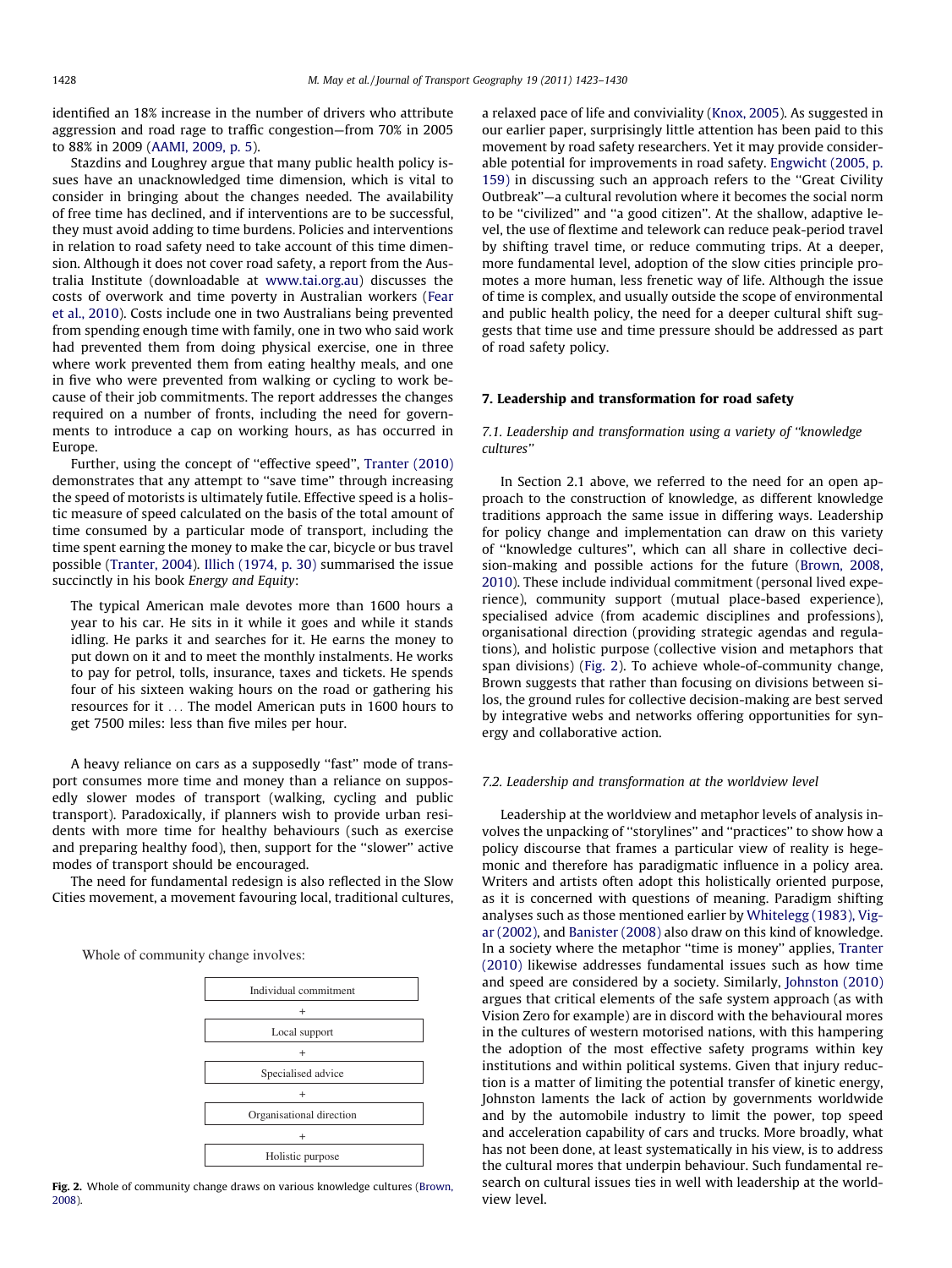### 7.3. Leadership and transformation at the strategic and organisational level

Organisational knowledge is typically favoured over contributions from other knowledge areas. Nevertheless, addressing complex issues with a high environmental and social impact necessarily calls for innovative organisational responses that deal with the political and administrative realities involved. The ecological lessons for progressing road safety are perhaps most keenly felt in the area of implementation. Road safety policy needs to be considered in the context of wider policies, such as those linked to climate change, improving people's safety and health, enhancing quality of life, and promoting greater equality of opportunity ([Broughton et al., 2009\)](#page-7-0). For a more holistic perspective that integrates decision-making across sectors, systems theory helps thinking about horizontal, vertical and diagonal relationships between people, organisations and the environment and across policy and special interest boundaries [\(Parkin, 2010, p. 183](#page-7-0)).

On the other hand, with respect to organisational direction and integrative management, policies can frequently fail if responsibility is shared among too many players. As more agencies become involved, the complexity of coordination overwhelms the original policy intent. Successful implementation is therefore associated with a single agency or at least a dominant one [\(Bridgman and Da](#page-7-0)[vis, 2000, p. 117](#page-7-0)). This observation ties in with recommendations from parliamentary committees in the UK, suggesting that a high level body or independent road safety commission be established to work across the whole of government to integrate efforts from fields such as health, environment, sustainable transport, and behavioural change [\(House of Commons Transport Committee,](#page-7-0) [2008; Parliamentary Advisory Council for Transport Safety](#page-7-0) [\(PACTS\), 2007\)](#page-7-0).

Major organisational factors identified as important for the success of road safety initiatives are the necessary political will, proper organisation, and knowledge. [Broughton et al. \(2009\)](#page-7-0) provide support for such principles by noting that experience in Sweden, the Netherlands and New Zealand underlines the importance of securing parliamentary commitment on grounds that are hard to refute, demonstrating that there are cost-effective measures through which a vision can be pursued, and obtaining the engagement of stakeholders and the public using readily understandable concepts on lines of action. A celebrated example of the importance of political will and commitment was a major initiative in 2002 by French President Jacques Chirac to improve France's safety record compared with other countries. A change in culture and practice of the enforcement of traffic law, using widespread implementation of speed cameras and electronic breathalysers, resulted in substantial reductions in fatality numbers. Between 2001 and 2004, the number of road deaths in France fell from 7720 to 5232, a reduction of 32.5% [\(Gerondeau, n.d.](#page-7-0)).

Of particular relevance for integrative implementation are lessons learned from a case study of road safety in Victoria, undertaken for the Federal Highway Administration in the USA [\(US](#page-7-0) [Department of Transportation: Federal Highway Administration,](#page-7-0) [2006](#page-7-0)). A significant element of Victoria's success was the way in which the diversity of institutions involved in implementation came together in an integrated and coordinated way. The catalyst for this came in part from a public outcry over the number of deaths on Victorian roads being 10% greater in 1989 than the levels in 1988 and 1987. As a result, the Minister for Transport demanded action. The key agencies involved in various aspects of road safety—VicRoads, Victoria Police, Department of Justice, and the Transport Accident Commission—were charged collectively with the task of reducing deaths on Victorian roads. Accountability mechanisms for each agency and between agencies were instituted, and cooperative relationships among senior staff in the various agencies were forged. This approach contrasts with the traditional model in which each agency was responsible only for matters under its immediate control.

## 7.4. Leadership and transformation at the community level

As well as ''top down'' reforms, much greater attention and support should also be given to community-based travel behaviour change initiatives. This draws on the re-emergence of the idea of community as a fundamental underpinning for public policy, with people and places providing a central organising map for policy making and implementation [\(Adams and Hess, 2001](#page-7-0)). Mutuality, partnership, and community building are key themes, with ''leaders'' and ''followers'' being better considered as collaborative agents in the transformation of social reality [\(Reicher et al., 2005\)](#page-7-0).

Typically, community-based programs are rated as being of low effectiveness in the range of possible road safety programs. However, with proper support, TravelSmart travel behaviour change programs and walking school bus (WSB) programs have significant value for road safety and deserve to be expanded. Their advantages include modal shifts and reduced car use.

TravelSmart programs in particular have the explicit aim at the household level of switching individual travel behaviour from the use of cars to public transport, walking and cycling ([Transport](#page-7-0) [WA, 1999](#page-7-0)), indirectly providing road safety benefits. [Newman](#page-7-0) [et al. \(2009, p. 111\)](#page-7-0) suggests that the importance of the Travel-Smart program in bringing about a transition to more resilient cities should not be underestimated. In the TravelSmart Belconnen project run in Canberra in 2006–2007, car travel was reduced by 12.7%, in terms of vehicle kilometres travelled [\(ACT Commissioner](#page-7-0) [for Sustainability and the Environment, 2007\)](#page-7-0). A study of Adelaide in 2005–2006 showed even better results. In this case, TravelSmart succeeded in an overall decrease in car travel for participant households on weekdays of about 22% ([Stopher et al., 2009](#page-7-0)). This is significant in road safety terms when travel demand management is accepted as a valid road safety objective.

The road safety benefits of walking school bus programs for children, parents and local residents are numerous ([Kingham and](#page-7-0) [Ussher, 2007; May et al., 2010\)](#page-7-0). These encompass not only the road safety learning and independent mobility for children, but also reducing the need for car trips as well as creating an environment that increases the care that local drivers take (through psychological traffic calming).

#### 8. Conclusions

We argue in this paper for the integration of a sustainable transport approach with road safety policy and practice. In particular, the combination of two major global issues—peak oil and climate change—is increasingly likely to affect transport and travel behaviour. Although road safety and environmental concerns are both important areas of concern, they are often considered separately with the advocates of each area tending to operate separately. The opportunity and imperative exists to bring sustainable transport and road safety together in a more integrated way in order to facilitate better environmental and road safety outcomes.

Two overarching themes emerging from our research include the importance of leadership for policy change and implementation, and addressing the more transformative aspects of intervening in a system. Leadership can draw on a variety of ''knowledge cultures'', which can all share in collective decision-making and possible actions for the future. These knowledge cultures include those applying at individual, community, specialist, organisational, and holistic dimensions. There is also a need for a deeper level of change, as in addressing the worldview out of which the system